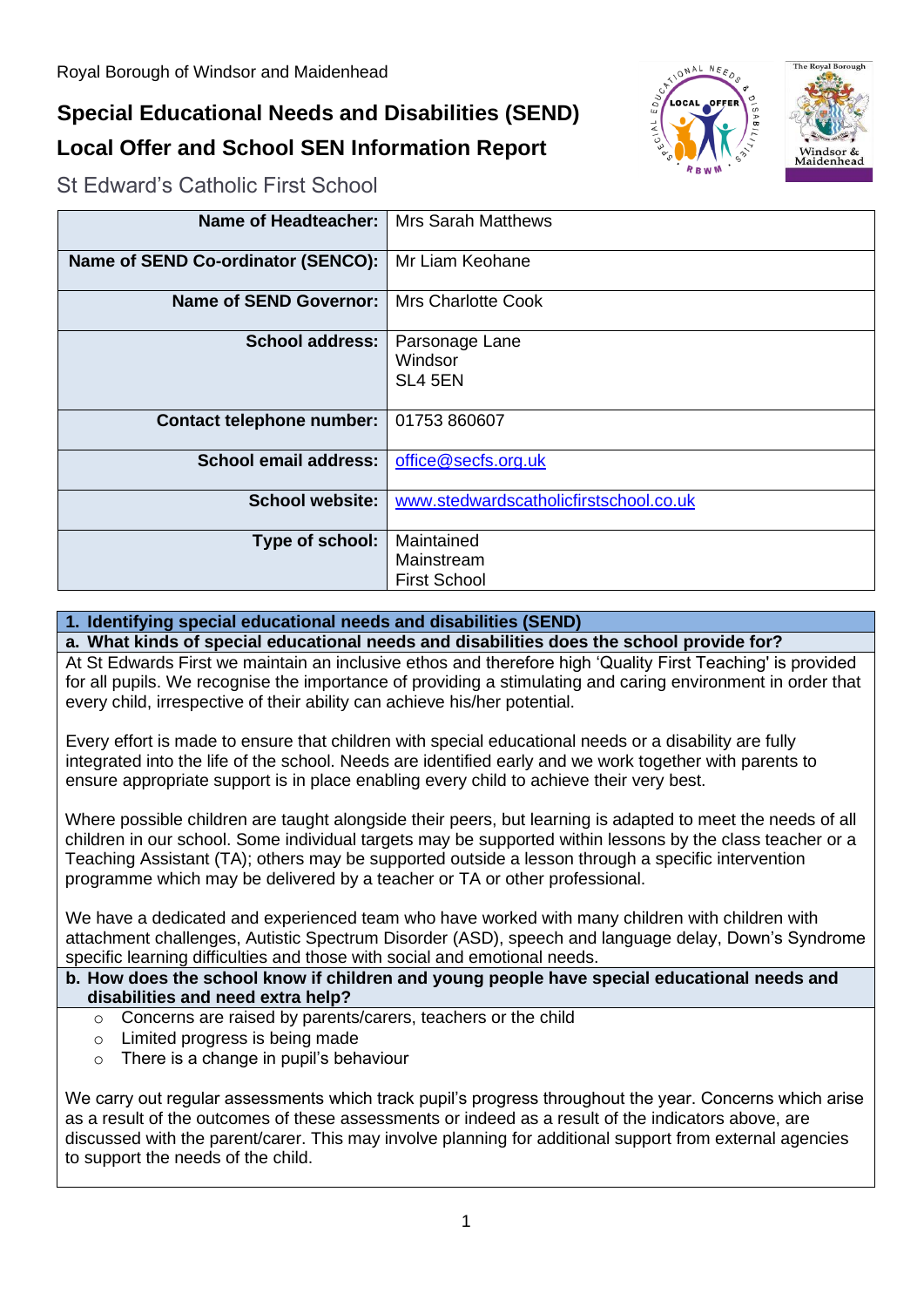Some children who join our school will already have been identified with a Special Educational Need or Disability (SEND) however; many have yet to be identified. Liaison with our feeder nurseries, prior to a child joining St Edward's, ensures the child's needs are met through transition into our school. If a child has not already been identified with a SEND, concerns may be raised by either teaching staff or parents. Observations are carried out to enable the class teacher to clarify areas of concern and identify what interventions may be most effective. The child's progress is monitored in relation to individual targets. If further intervention is required, parents will meet with the Special Educational Needs and Disabilities Coordinator (SENDCo) in order to discuss the involvement of an external support service. The school, and parents, will work with any identified services to provide further support and monitor progress.

## **c. What should I do if I think my child or young person may have special educational needs or disabilities?**

The class teacher is the initial point of contact if there are any concerns about a pupil's progress or behaviour. The SENDCo will be informed and the concerns relayed and discussed. Further meetings between the class teacher, SENDCo and parents/carers will be arranged as necessary.

## **2. Support the school provides for children and young people with SEND**

**a. What teaching strategies do you use to support children with special educational needs and disabilities?** 

A range of strategies are used, dependent on the needs of the individual. Teachers plan lessons with objectives that meet the differing needs of the children in the class, recognising that not all children learn in the same way. Children are given frequent opportunities to talk about their learning with adults or other children so they receive prompt and helpful feedback to help them progress further. In addition to this we may adapt the classroom to support a child in their learning, e.g. use of visual timetables or individual work stations.

If there is still concern about progress and the class teacher feels that a child may benefit from more specialised help or more targeted support he/she will speak to the SENCo, who will observe and then discuss the child's specific needs with the class teacher, the parents/carers and the child. A decision to offer additional support may then be made. This support is recorded on a Individual Provision Map (IPM), which is reviewed termly by the Class Teacher and the SENCo and signed by the parents.

IPMs generally include two or three key targets which are broken into small, measurable and relevant steps which are set by the teacher, SENDCo, parent and child (where relevant). The targets may also include strategies to support both parents and staff within school who may work with the child. The IPMs also identify any outside agencies who may be involved with the child. Children are able to identify areas they want to work on and this is shared with parents/carers.

The class teacher then implements the specific strategies to target the area requiring additional support. All IPMs are written to include contributions from the school, the parents and the child therefore leading to achievable and realistic targets being set along with the outlining additional support being offered to the child. This process ensures that progress is jointly monitored by the class teaching team and parents/carers.

All correspondence about any child is passed to the school's SENDCo who also monitors all IPMs at least termly. The school also has a designated School Governor who monitors SEND across the school.

Children working in small intervention groups or working with an adult 1:1 will receive feedback on their work and progress towards targets as per the school's Marking and Feedback Policy.

The school's SENDCo and Head teacher meet regularly with the Educational Psychologist and other support services ensuring that any child needing support are appropriately identified and relevant support given where necessary.

For a small number of children with more complex needs, they may require more intensive and long-term support in order to thrive and make progress at school. These pupils will have an Education, Health and Care Plan (EHCP) which will set out clearly the provision the pupil needs to achieve at school.

**b. What additional support is available to help my child with their learning including specific interventions provided and adaptations to the curriculum and learning environment?**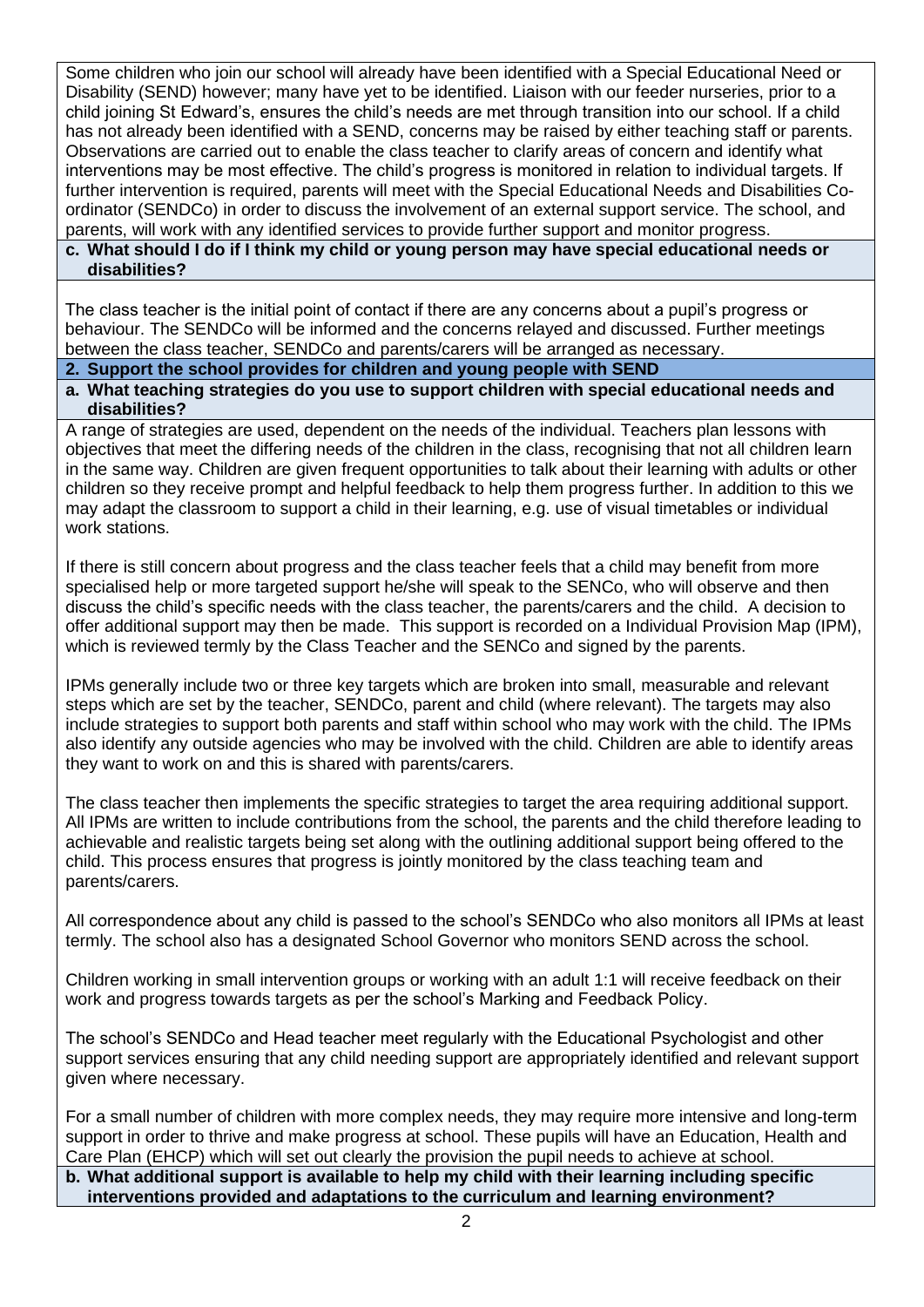All staff are regularly trained in identifying and supporting children with specific difficulties around learning, child development and social and emotional difficulties and in key areas of the curriculum.

The SENDCo oversees the delivery of all interventions delivered by Teaching Assistants.

In addition to the SENDCo the school provides:

- o Play therapist who works in school once a week
- o 2 Higher Level Teaching Assistants.
- o A large number of highly experienced Teaching Assistants who offer additional support within class or work 1:1 with children with additional needs e.g. a TA who is ELKLAN trained (speech and language training course). Our Teaching Assistants often work closely with other agencies e.g. Speech and Language Therapy (SALT), and will work alongside the therapist. They then are able to continue the therapy on a daily basis or as required.
- o The majority of staff are Makaton trained
- $\circ$  5 Emotional Literacy Support Assistants (ELSA) who is available to support the families of SEND children at their request.
- o 4 ABC Readers (reading intervention programme)

The Headteacher also works individually with families of children with SEND to offer support, advice and demonstration sessions with the children where appropriate.

## **c. How is the decision made about what type and how much support my child or young person will receive?**

Once your child has been identified as having special educational needs, we will agree targets we would like them to meet. The type of support your child receives will depend on the extent of their needs and the targets that have been agreed. Individual Provision Maps (IPMs) and Intervention Trackers are used to keep track of how resources are being used.

Up to date data, observations, and external agency reports and recommendations are used to determine the type of support a child requires. The SENDCo is responsible for the allocation of SEND resources including Teaching Assistants. Teaching Assistants report directly to the class teachers on the progress of the children they are working with.

Termly reviews of progress are made between class teachers and the SENDCo, with any SEND issues or concerns being monitored closely.

## **d. How will I (the parent) be involved in planning for and supporting my child's or young person's learning?**

Through 'Quality First Teaching', the school provides a curriculum to meet the needs of all children. All lessons offer the challenge and support necessary for each child to learn and where necessary differentiation occurs through the work set, questions asked or support given.

Your child's class teacher or the SENDCo will contact you if we have any concerns about your child's needs. You will be involved in prioritising needs, discussing targets and the progress made towards these targets through Provision Map Parent Letters. All Provision Map Parent Letters include a contribution from the parents and the school provides advice, support and encouragement for parents to help your child achieve their targets. This process ensures that progress is jointly monitored by the class teaching team and parents/carers.

You will have regular contact with the SENDCo who will also give you advice as to how you can help your child at home or signpost as necessary to other services.

Our "open door" policy means parents can speak to any member of staff who is involved with their child's learning in order to clarify any issues or celebrate successes. Class teachers are briefly available to discuss concerns with parents/carers at the end of each day and we encourage parents to make an appointment to see the class teacher should they wish to discuss their child further.

In some cases, children may have a daily home/school communication book or specific learning online learning journal (Tapestry).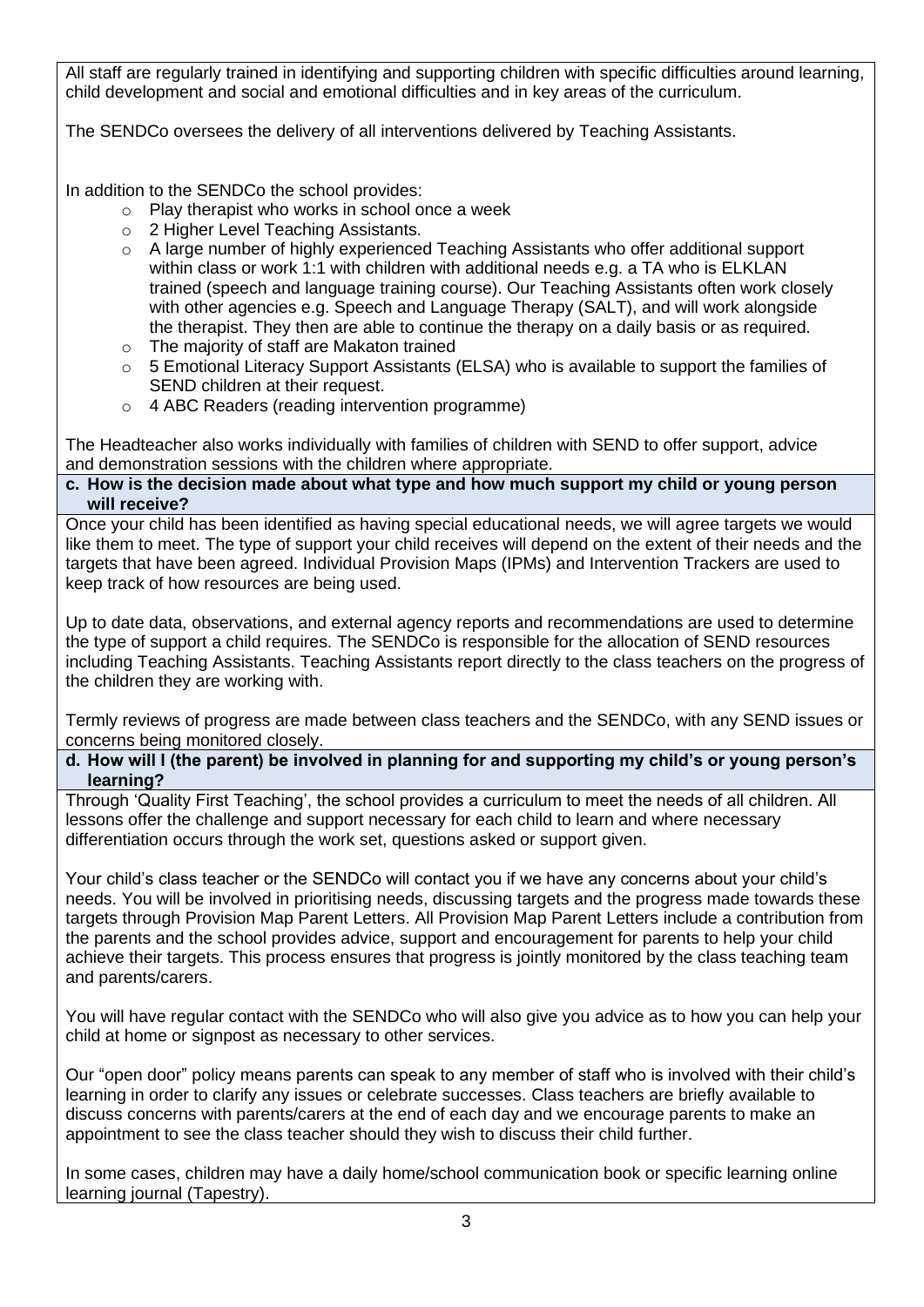Parents are also regularly invited to join their children in the classroom, through sharing afternoons. We also hold regular information sessions for parents throughout the year including on specific areas of learning, such as phonics.

**e. How will my child be involved in their own learning and decisions made about their learning?** Pupils are regularly involved in assessing their progress in lessons and have an opportunity to have their views included at reviews/progress meetings by discussing these in advance with a member of staff.

Children are encouraged to help set their own targets and assess their progress towards these. We listen carefully to their opinions to ensure activities and personalities are matched to maximise learning.

# **3. Children and young people's progress**

**a. How do you check and review my child or young person's progress?**

High 'Quality First Teaching' ensures that ongoing assessment for learning is an integral part of the daily classroom context for all pupils.

At the beginning of each term, individual targets are set for all children and agreed with class teachers and the SENDCo and are formulated into a Individual Provision Map (IPM). These IPMs ensure that progress is jointly monitored and is collaborative. Teaching Assistants regularly monitor and record progress against short term IPM targets in discussion with the class teachers and collate progress in the form of Intervention Tracker Sheets and Impact Monitoring Sheets at the end of an intervention.

All staff working with your child attend a termly pupil progress meetings with the Headteacher and SENDCo to assess progress towards identified targets. Barriers to learning (if any) are identified, successful strategies highlighted and new targets put in place. Children with an Education, Health and Care plan (EHCP) will have a formal Annual Review in addition to this, and depending on the needs of the child, may have interim reviews throughout the year.

Close liaison with parents, enables us to know our children well, and parents are able to discuss their child regularly with either the Class Teacher, SENDCo or the Senior Leadership Team.

# **b. How do you involve my child or young person and parents in those reviews?**

Parents are regularly kept up to date with their child's progress starting with Parent's Evenings during the autumn Any child receiving an intervention to support their progress, will take home a Provision Map Parent Letter which outlines this support. Reports are also sent home at the end of the school year.

In cases where more frequent regular contact with parents is necessary, this will be arranged based on the individual pupil's needs.

If an assessment or referral indicates that a pupil has additional learning needs, the parents and when applicable, the pupil, will always be consulted with regards to future provision. Parents are invited to attend meetings with external agencies regarding their child and are kept up to date and consulted on any points of action drawn up in regards to the provision for their child.

## **c. How do you know if the provision for children and young people with SEND at your school is working?**

Our SENDCo and Headteacher, supported by Governors, regularly check how well SEND provision is helping children in our school to make progress.

Through monitoring, observing and assessing a child's needs, staff work together with the SENDCo to put in place appropriate support and provision and modify if and when required. The progress of all children is monitored termly across the year.

All children are assessed before and at the end of any intervention programme. In some cases, this may involve asking the child questions to assess their emotional well-being, in other cases there may be a short formal assessment. Children's progress towards agreed targets is assessed. If an intervention is not helping a child achieve these targets, we will consider another approach.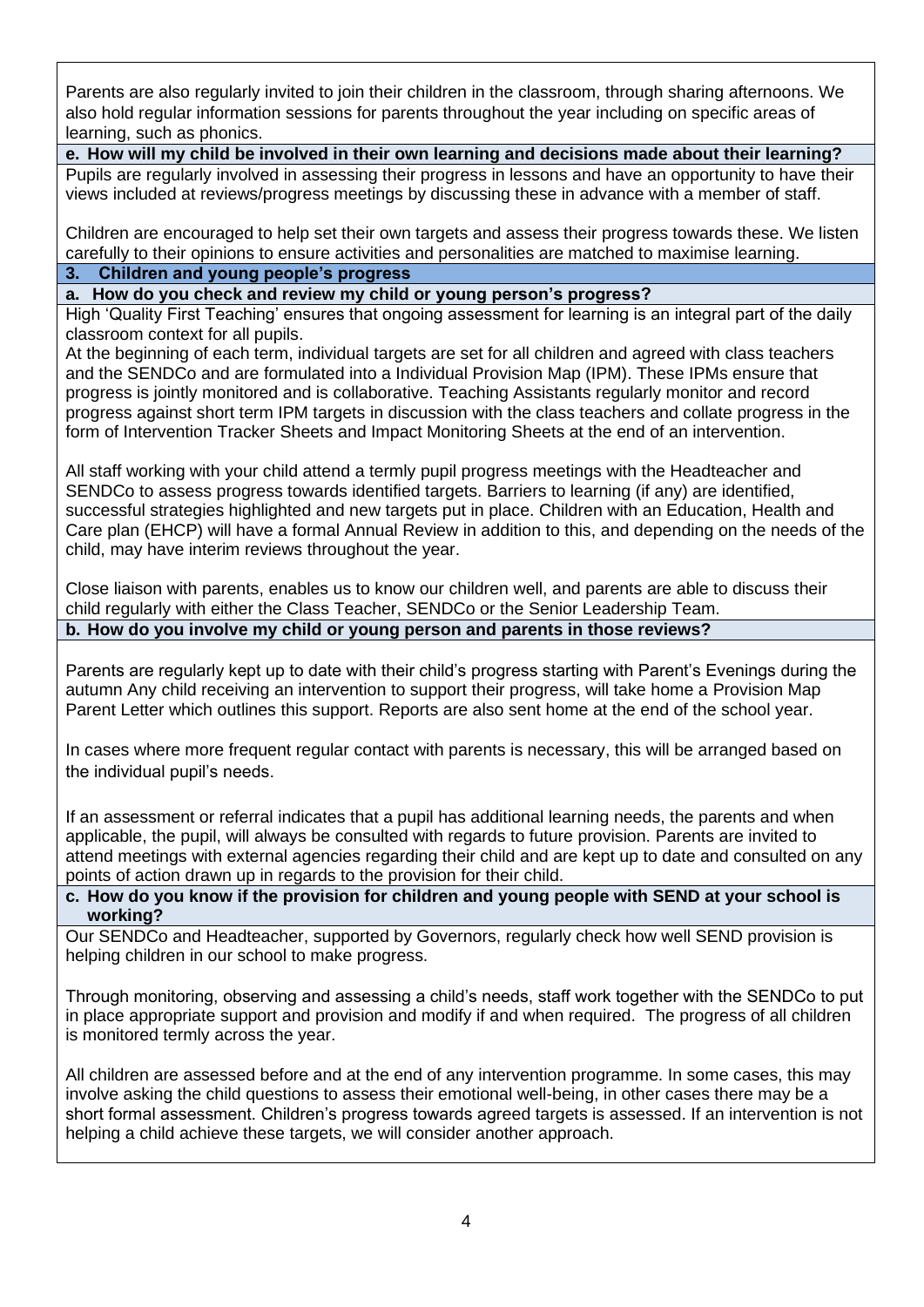In addition, we have an "open door" policy and encourage parents to discuss any concerns they may have as and when they occur, in person with their child's class teacher. Parents are also invited to contact our SENDCo or Headteacher whenever they wish.

- **4. Support for overall wellbeing**
- **a. What support is available to promote my child or young person's emotional and social development?**

St Edward's First ensures that all children are supported socially and pastorally by staff who know the children well. Our Emotional Literacy Support Assistants (ELSAs) supports children in school, either individually or in small groups.

All class teachers also take time to discuss issues as they arise e.g. circle time, worry bags etc.

A play therapist works in the school once a week and if we feel a child may benefit from these sessions, we will refer them to her and arrange a time for you and the therapist to meet and plan a 6-week block around the needs of your child.

Children who need specific support with their behaviour are identified through a Behaviour Support Plan and appropriate support offered. This support may range from extra classroom support, to implementing support strategies and interventions from the Behaviour Support Team.

We incorporate a wide range of activities into school life to support social, cultural and emotional development, including our, school visits and educational trips.

As a Catholic school this forms an important part of our day-to-day ethos and school life. Good behaviour is celebrated across school through in-class rewards, Merits, Golden Time, certificates and in special assemblies, which parents may attend.

#### **5. Preparation for new and next steps**

**a. How will you help and prepare my child to join your school?** 

We encourage parents and children to visit the school and meet their new teacher prior to joining the school. A member of the Leadership Team will either show the child and parents around school or be available to answer any questions. Where specific adaptations to school are required, the Headteacher and SENDCo will liaise with parents/ carers and external agencies to ensure smooth transition into school.

A teacher from our Early Years class will visit and meet with staff from a child's previous setting. If further meetings are deemed necessary then they are arranged and pupils have the opportunity for additional visits prior to starting school.

#### **b. How will you prepare my child young people to join their next year group, school, college, stage of education or life?**

Transitions within our school are planned through consultation with parents and the child. Care is taken to match personalities to ensure the transition is as smooth as possible. Pre-visits are arranged if appropriate, but usually children will already be very familiar with whoever their new teacher will be. Once you have chosen which Middle School your child will attend, we liaise with the school in question. Previsits will be arranged to the Middle School if appropriate and where necessary a transition plan will be written with the child. Where it is deemed that a child would benefit, the school ELSA, and the Behaviour Support Team if appropriate, offer small group sessions or 1:1 transition support. Additional individual visits to transition schools are sometimes arranged and there is close collaboration between our own staff team and those in our transition Middle Schools.

Staff are invited to a transition / annual review and also have a chance to meet your child. This process is designed to ensure joined up working across multiple agencies to facilitate smooth transition for pupils. All paperwork (review records, progress levels, school and professional's reports) will be handed over to your child's new school when your child leaves our school.

**6. Accessibility and specialist equipment**

**a. How accessible is the school environment?** 

#### **Do you have an accessibility plan?**

Yes. You will find this on our school website.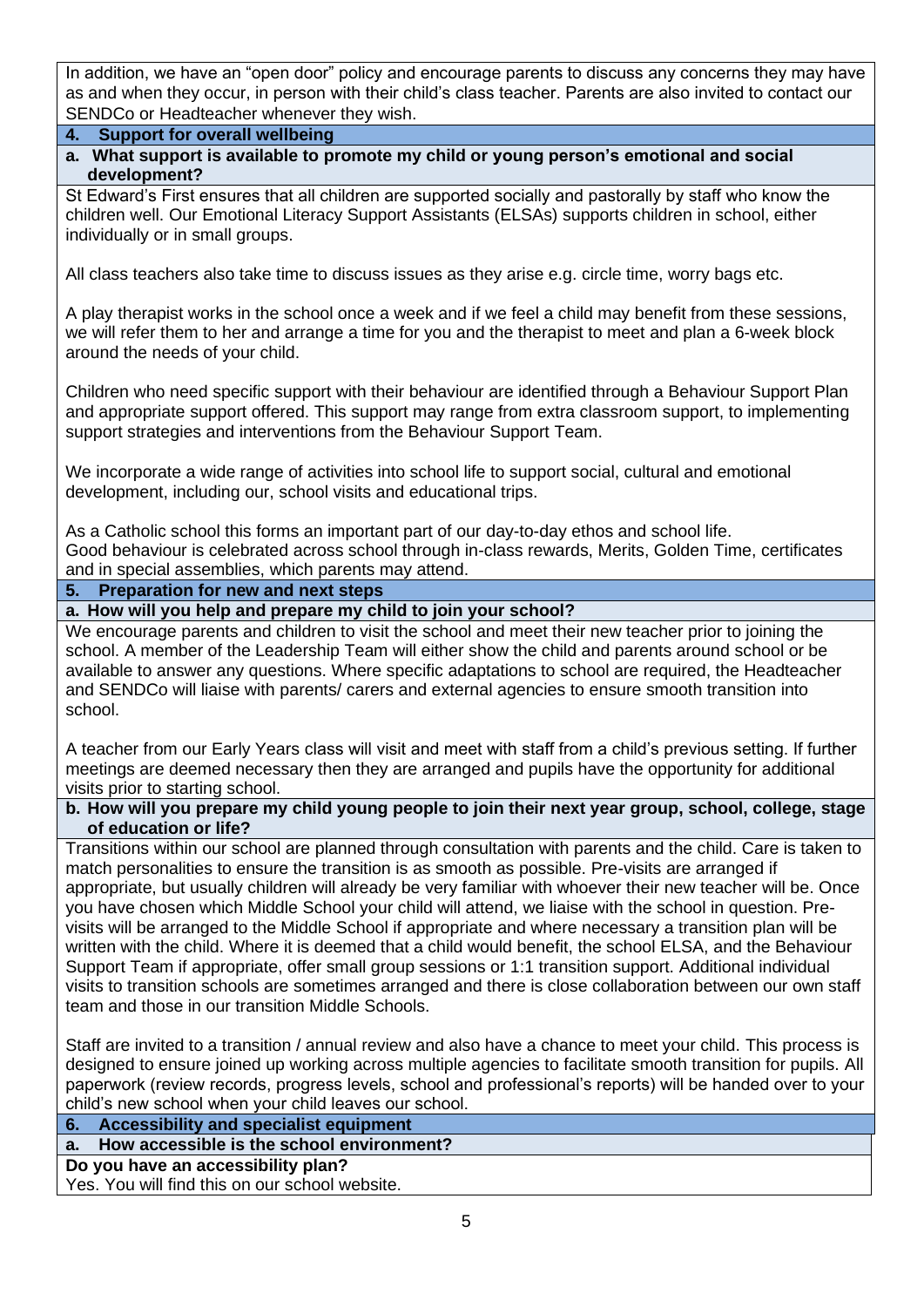# **Is your school wheelchair accessible?**

The school is partially accessible to wheelchair users. There are no automatic doors, but corridors and doorways are accessible. There is a lift in the Middle School end of the shared building which means that the upstairs classrooms are also wheelchair accessible. The office is wheelchair accessible only from the courtyard gate.

#### **Have adaptations been made to the auditory and visual environment?**

To date, as it has not been required, no special adaptations have been made to the auditory or visual environment.

**What changing & toilet facilities does the school have for children and young people with SEND?** The school has three disabled toilets and one shower room. There is also a wheelchair accessible medical room.

## **Do you have disabled car parking for parents?**

We have one disabled car parking space immediately outside the entrance to the school.

## **b. What if my child needs specialist equipment or facilities? #**

Reasonable adjustments have been made to improve accessibility. Our school site is wheelchair accessible with a disabled toilet large enough to accommodate a changing bed. We endeavour to provide children with appropriate specialist equipment to access the curriculum. Advice on this will be sought from the Children and Young People Disability Service at RBWM and relevant professionals as appropriate e.g. physio/OT.

We will make every effort to provide the equipment and resources your child needs. If we do not receive additional funds through your child's EHCP, we will investigate other possible sources of funding i.e. local trusts or charities.

**c. How will my child or young person be included in activities outside the classroom including physical activities, school clubs and school trips?**

As part of our inclusive ethos, we want all children to take part in activities outside the classroom. Wherever possible, school clubs are made accessible for SEND pupils, with additional support provided if needed. SEND children may also attend the Cuckoo and Breakfast Clubs but notice will be required to ensure staffing levels are appropriate. When planning school trips we consider the needs of the pupils and will talk to you in the early stages of planning to make sure your child will be able to participate and be safe.

For all school trips a risk assessment is undertaken to ensure that each child is kept safe from harm. All children with SEND are included on all school trips and when appropriate additional staff are deployed. Parents are consulted to ensure full participation and active engagement of all children. Where the outings are run by outside agencies they are made aware of each child's needs so that they deal with them in a sensitive and appropriate manner.

**7. Training for staff, specialist services and further support**

**a. With regard to staff who support children with SEND, what expertise do they have and what training have they undertaken?**

All staff receive regular training from the health service around key medical issues which could arise. All teachers are First Aid trained with four members of staff holding the advanced paediatric First Aid certificate. Several of the non-teaching staff are also First Aid trained.

All staff are trained in identifying and supporting children with specific difficulties around learning, child development and social and emotional difficulties and in key areas of the curriculum.

In addition to the SENDCo the school provides:

- o Play therapist one day per week,
	- o Five ELSA trained Teaching Assistants (TAs have regular meetings and support training with the Educational Psychology Service)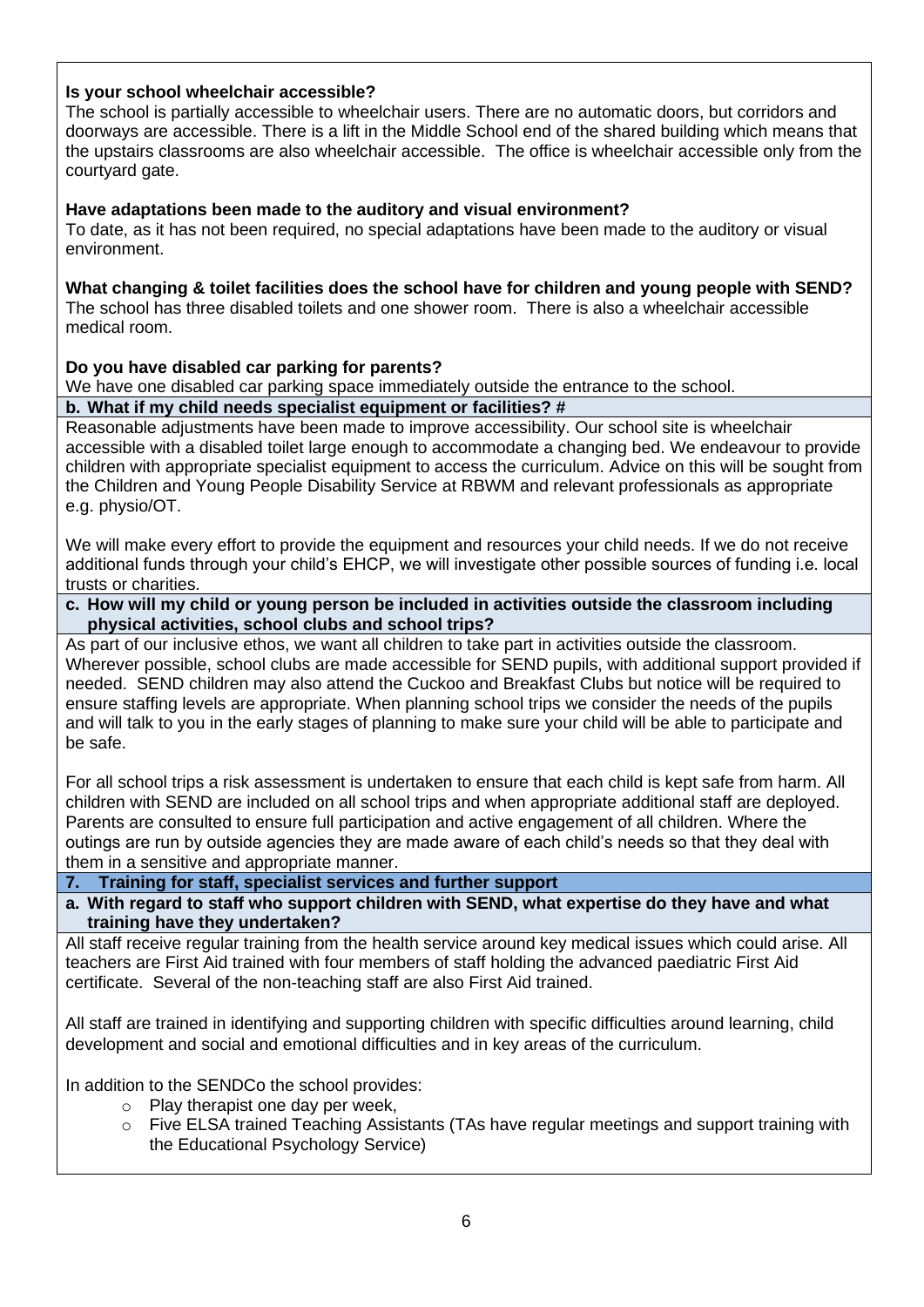The SENDCo and Headteacher provide in-house training on developing Individual Provision Maps and around specific requests from staff, or as necessary to support a particular child or group of children. Where necessary, specialist training is brought into the school. For example, the Speech & Language service have trained all our TAs to identify and support any child with a speech and language problem.

Other training has included:

- o Dyslexia (British Dyslexia Association)
- o
- o Attachment Training
- o ASD training both internally and externally

**b. What other agencies do you involve to meet the needs of my child or young person and how can I access support from these agencies?** 

We will regularly involve other agencies to help us meet your child's needs. Whenever we do so, we will inform you beforehand and ask for your permission to discuss your child with them. Agencies we often use include the Education Psychology Service, the School Nurse, the Speech and Language Therapist, SHINE (for pupils with an ASD diagnosis) and the Early Help Advisor who is often able to offer support to families. In addition to this we have contact with Occupational Therapy, Behaviour Support and the Child and Adolescent Mental Health Service (CAMHS).

# **c. Who should I contact to find out about other support for parents, carers and families of children and young people with SEND?**

You can contact the Information, Advice and Support Service for Windsor and Maidenhead who provide impartial information and advice on matters relating to Special Educational Needs and Disabilities for Children and Young People aged 0-25 and their families.

Tel: 01628 683182 Email: IAS@rbwm.gov.uk Website: [http://ias-rbwm.co.uk/](about:blank)

Please follow this link to the Royal Borough of Windsor and Maidenhead's Local Offer for information about other services that might be available to support your child/young person: [https://rbwm.afcinfo.org.uk](about:blank)

# **8. Policies**

**a. Are you aware or familiar with the requirements of the Disability Discrimination Act 1995 (Special Educational Needs & Disabilities Act 2001) and the Equality Act 2010?**

Yes

# **b. Where can I find other school policies relating to SEND?**

The following SEND policies are available on the school website at the following link:

- o https://www.stedwardscatholicfirstschool.co.uk/policiesSEND and Inclusion Policy
	- o Accessibility Plan
	- o Safeguarding Policy
	- o Behaviour Policy
	- o Administering Medicines

# **9. Additional Information**

# **a. Do you provide any other resources for children and young people with SEND?**

In keeping with our inclusive ethos, provision is made to ensure our Cuckoo and Breakfast Clubs are accessible to children with SEND but prior notice of attendance is required.

# **10 . Feedback and complaints**

## **a. What do I need to do if I have a concern or complaint about the school and its provision for my child or young person?**

We take pride in our "open door" policy and with staff nearly always available for a quick chat, most concerns are dealt with quickly and efficiently.

However, you feel you need to make a formal complaint, it should be made in writing to the Headteacher or the Chair of Governors. A copy of our complaints procedure is available on the school website.